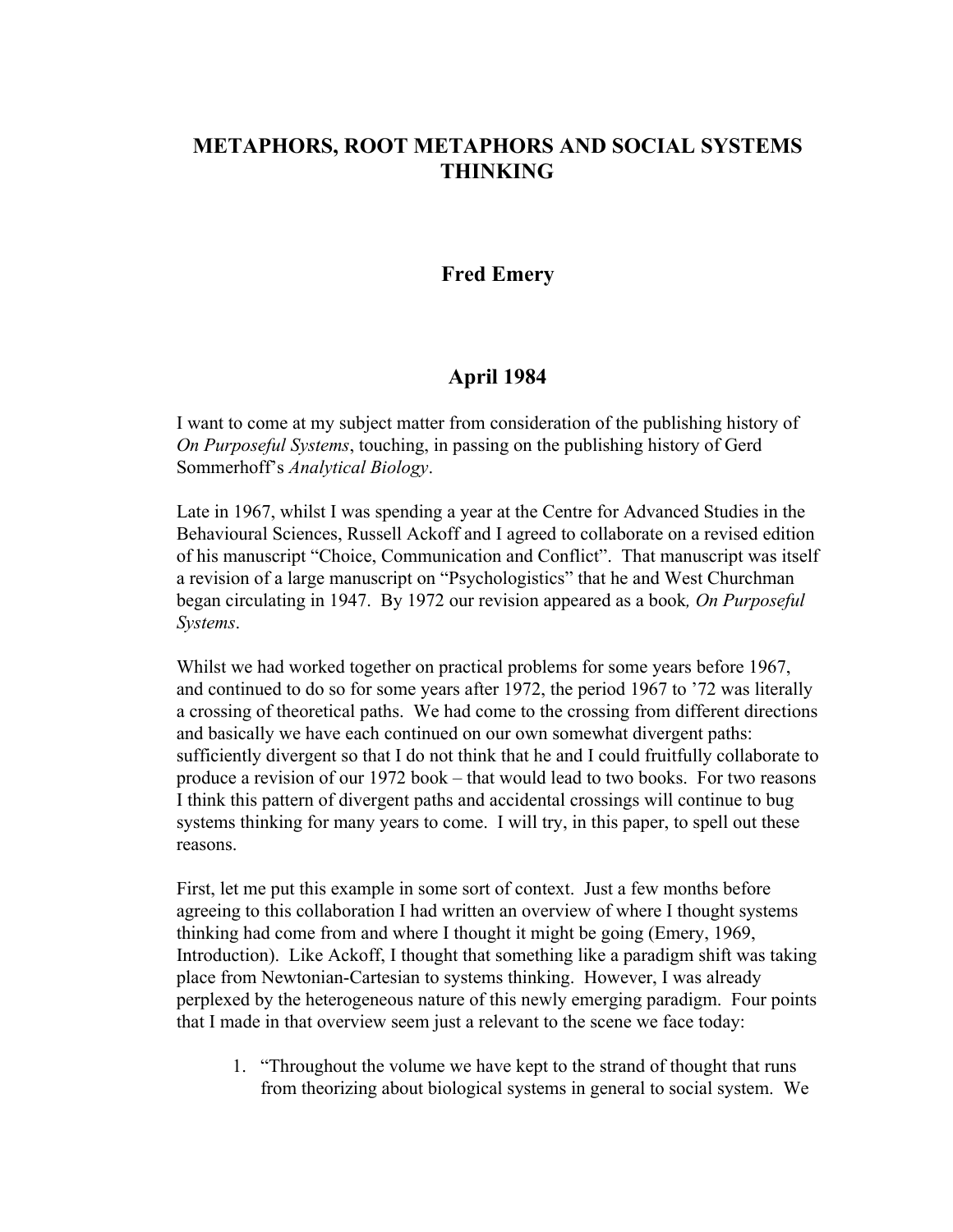have practically ignored the strand that arises from the design of complex engineering systems. Through such movements as operations research and cost-benefit analysis this influence is being strongly felt by management but its methods and language are so different as to require separate treatment" (p.7).

- 2. Within the broad stream of biological thinking a further distinction was made to exclude that body of work which is paraded a General Systems Theory. This was done on the grounds that "To pursue this goal (of G.S.T) is to run the risk of masking the environmental characteristics and the nature of the component parts that enter into the adaptive success or failure of concrete systems or classes of concrete systems." (p. 57).
- 3. More positively I noted that, "…the 'root metaphors' he (Stephen C. Pepper) identifies and rigorously defines are all clearly operating in different systems theorists and *account for much of the mutual incomprehension that exists among them*". (p. 15. Emphasis added). "Contextualism" is the root metaphor which comes closest to our bias in selecting for this volume" (p. 15).
- 4. I also noted that this 'mutual incomprehension' had not lead to the divisive schools of thought that have so often marred the emergence of a new discipline or new paradigm. Ironically, I noted then, in 1967, that "Perhaps this might still happen if some influential group of scholars prematurely decide that the time has come for a common conceptual framework".

That last point bothered me in my collaboration with Ackoff but there was an over-riding consideration. Both of us were deeply concerned about the hubris of the systems scientists who had put a man on the moon. Ackoff was a founder of Operation Research and a leading figure in T.I.M.S. He was well aware from the first hand knowledge that exponents of that line of systems analysis and systems theory were well short of being able to practice their new found knowledge on living system. For my part, I came out of Lewin's field-theoretical psychology, Bertalanffy's open-system model of living systems and the Emery-Trist theory of ecosystems. I was deeply concerned that our theoretical baby would be overwhelmed by the enthusiasm for computer assisted models that reduced human uncertainty to problems of sheer complexity.

For about three years we had this as a common concern. Between us we set out to produce a text that would "…provide system-oriented scientists and engineers (with) a new way of thinking about and dealing with behavioural variables" (Ackoff and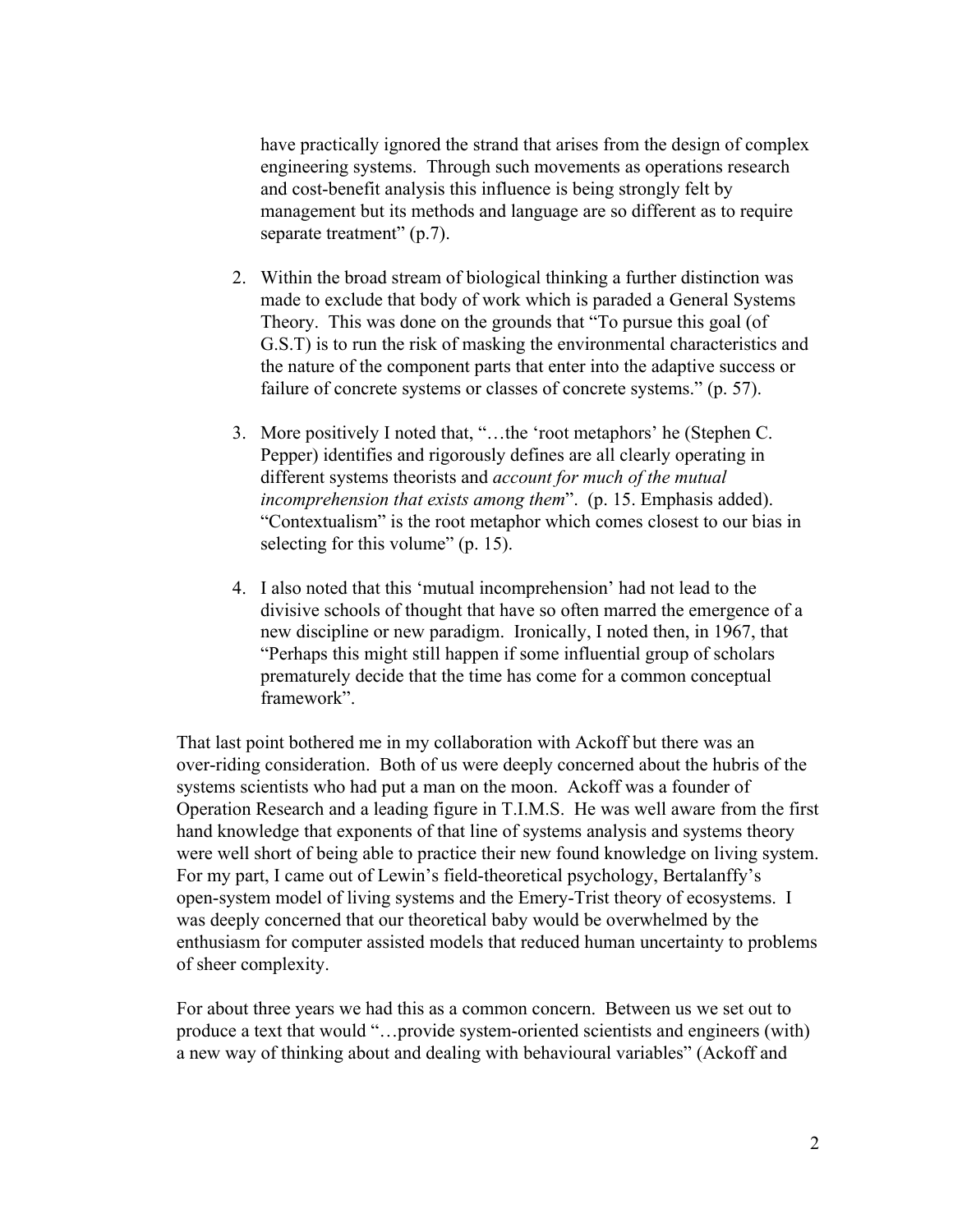Emery, 1972, p. 11). That is, we sought to introduce that stream of systems sciences to the concept of ………….

Notes:

- 1. Check critical review of Pepper's book.
- 2. From what root metaphor could these questions be varied i.e. metaphorical thinking, a set of root metaphors, and only contextualism.

### **Draft for Conclusion**

My conclusion then is that in 1972 we were offering something that was not just rigorous extension of the existing root metaphors of mechanism. We were offering a new root metaphor, that of contextualism. In our effort to stay in (?) the mainstream we may and I think we did land ourselves with some unhappy compromises but the general picture was this. Our fellow scientists did not know where we were coming from or else, relating to OPS to their favorite root metaphor found that we were addressing their questions in a away which was unacceptable and taking up other questions that were irrelevant.

At basic, however, was the disturbing fact that despite a couple of throw aways about modeling reality, we did not find such matter as perception and memory to be highly problematic. In the contextualist root metaphor they are not. Alone amongst the four root metaphors contextualism starts from the premises of naïve realism and rejects the traditional Western assumption of indirect realism (e.g. Plato's cave). Contextualism recognizes that in proceeding from commonsense there are the tasks of corroboration of man with man and corroboration of fact with fact. If we follow Tevice in using action to define what we mean by what we say (not James' notion of the pragmatic test of truth) there is no intractable problem on corroboration (apart from the totally intractable problem of knowing everything).

If we are to develop social systems thinking then I think we must rest our case and be sum to rest our case on the root metaphor of contexualism. It is the only root metaphor that treats a system as part of an ecosystem. I think it is because the Gibsonian, Shaw, Emery, Johnson et al recognize this that they are currently the most dynamic groups of thinkers at the frontiers of social system thinking.

The task of elucidating our root in contextualism is something I will outline in another paper.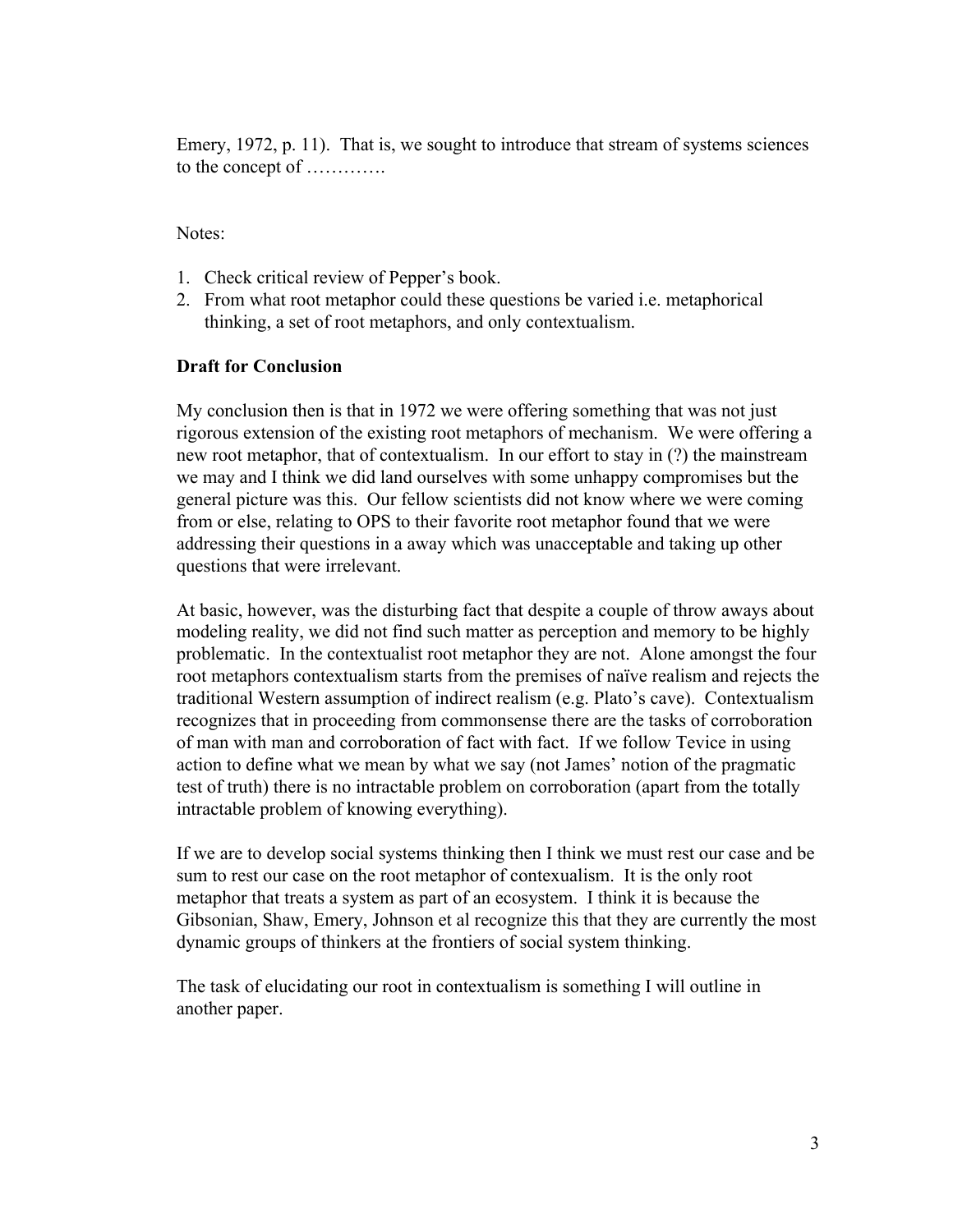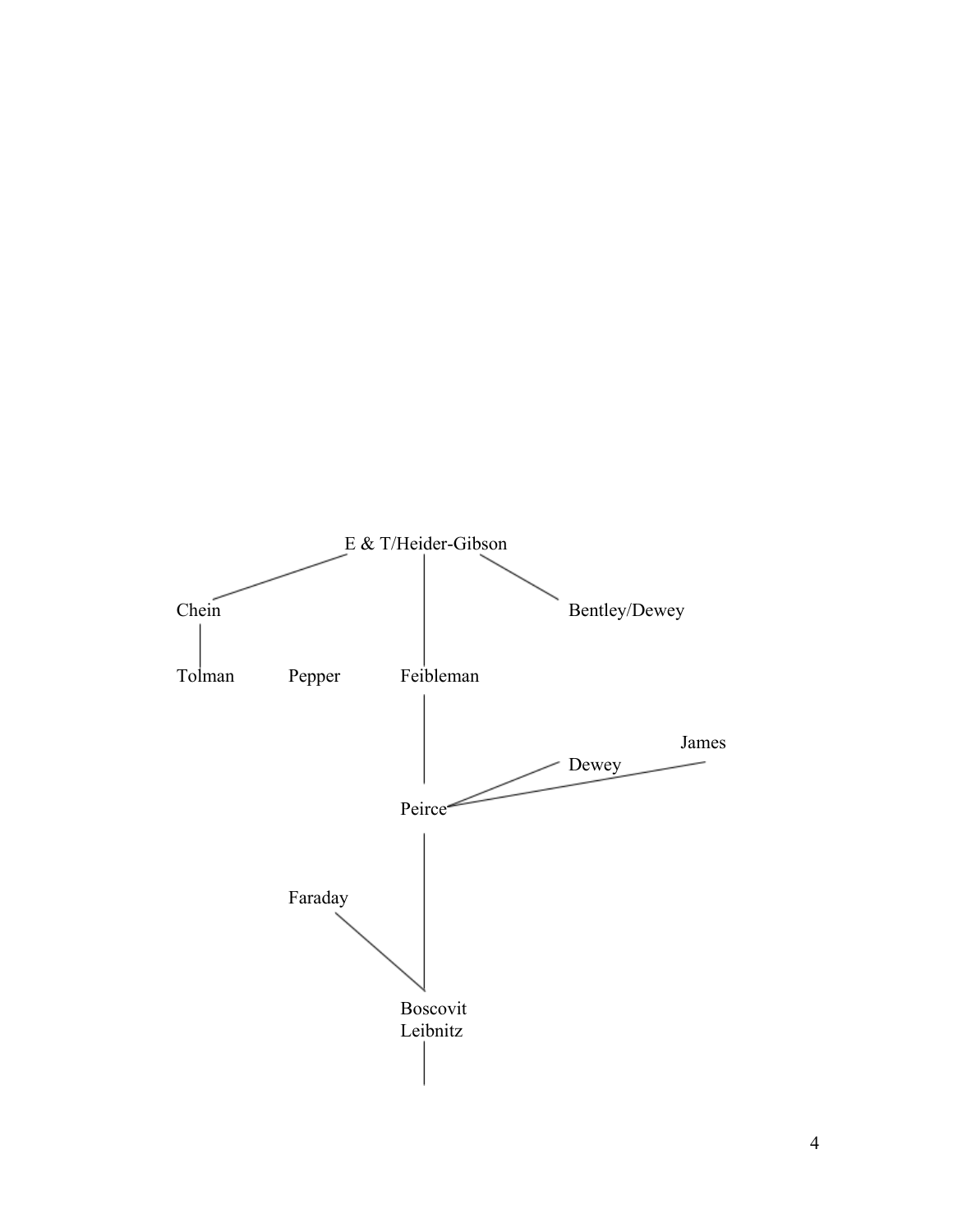#### Later Plato

In seeking from roots for social system thinking in contextualism we will be as George Mead pointed inevitable engaged in creating a view of the past, rewriting history. My present best guess is that we will do best if we take Peirce as the historical watershed and look forward from that point to the paths leading to where we and the Gibsonian are at today. We should also look back from Peirce to the stand of successive thought that goes from Leibnitz and Boscovit to the 'later Plato'.

## **ABSTRACT**

Systems approaches to the social sciences have had a long history of broad acceptance e.g. the structural functionalists and Tolman and Allport in psychology.

When Sommerhoff showed how we could rigorously analyze goal directness in living systems (1959) and Ackoff and I did the same for the next higher level of purposefulness (1972) one might have expected a certain excitement that a new level of debate had been opened up.

This did not happen. I suggest that there as many systems sciences as there are root-metaphors (four to be exact). We happened to come from a root metaphor, contextualism, that was profoundly distasteful to the adherents of the other three metaphors. Those three metaphors were and usually have been, at odds with each other, but they were all academically respectable. They have had no trouble with assuming a systems garb as that became fashionable.

Contextualism is the only root metaphor that demands that a system be considered in its ecosystem. If pursued rigorously, however, it challenges the very manner in which pursuit of knowledge has been institutionalized in Weston civilization.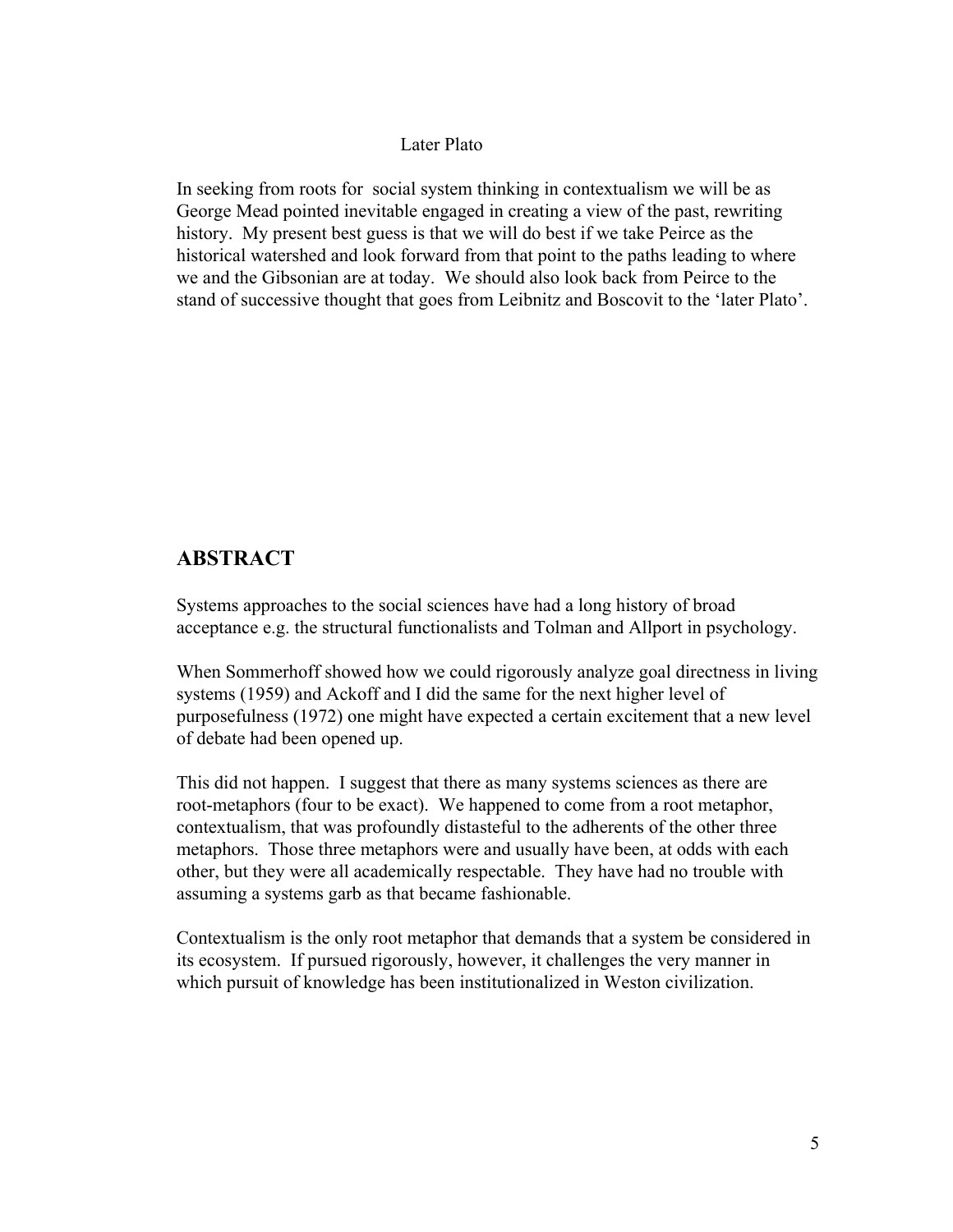### **Max Black "More About Metaphor"**

19-43 in Ortony (ED)

" 'absurdity' and 'falsity' are the essence " 21

"those innumerable followers of Aristotle who have supposed metaphors to be replaceable by literal translation." 22

"Men are verbs, not nouns." 22

"..the characteristics feeling of dissonance or 'tension' between the focus and its literal 'frame'." 22

"A successful metaphor is *realized* in discourse," 23

"..I propose to call a metaphor that is both markedly emphatic and resonant a *strong metaphor*," 27

"resonant – a high degree of implicative elaboration." "emphatic – not redundant or replaceable; has to be dwelt."

"I think of a metaphorical statement (even a weak one) as a verbal action essentially demanding *uptake*, a creative response from a competent reader." 29

Dylan Thomas "Man be my metaphor".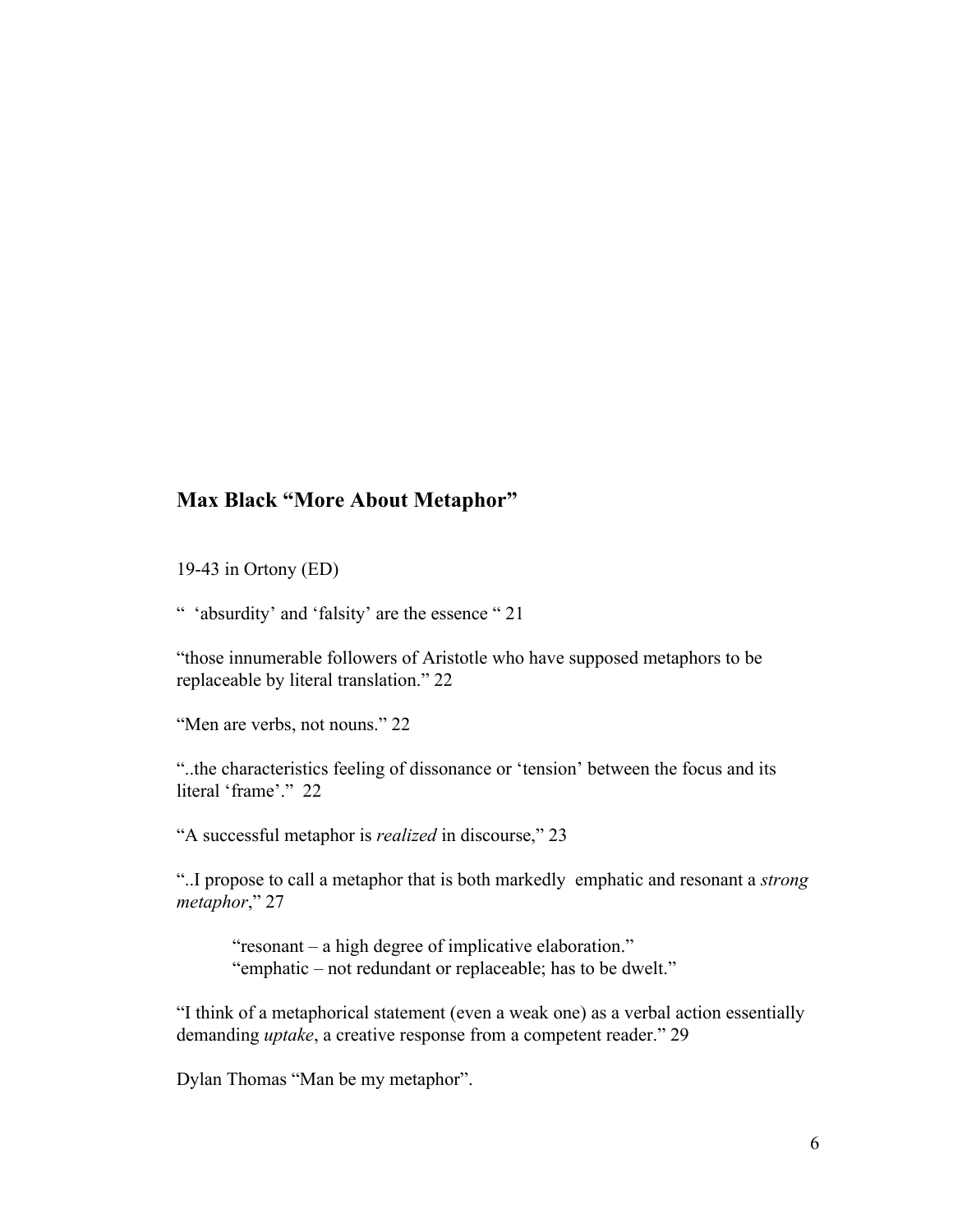God not only created the world man and man. He gave us also a vision of immortal life in which we will enjoy His company forever. What corresponds to this mercy, in esthetic terms, is the afterlife of words; "the secondary life of wordplay," as Mr. Updike calls it when he says that Hemingway spurned it and kept his words "elemental; chaste." Wordplay is the revel of words, a productive joy when most of one's realistic duty has been done. Mr. Updike associates the revel with metaphor and music, saying of O'Hara that "he is resolutely unmetaphorical, and language seldom led him with its own music deeper into the matter in hand". Mr. Updike associates wordplay with adventure, but not with license. There must always be grit of resistance. He is impatient with those writers – even with Nabokov – who play with words at the expense of their sober duty and imperiously transfigure a world they have not sufficiently acknowledged." *Hugging the Shore*.

|             | Seriality - Dependency |             | Adjunctive             |                    | Agglutinative |
|-------------|------------------------|-------------|------------------------|--------------------|---------------|
|             | Ι.                     | П           | <b>III</b> Symmetrical | IV                 |               |
|             | Asymmetrical           | Symmetrical | independence           | Coalition          |               |
| a           | $^+$                   |             |                        |                    |               |
| n           | $^{+}$                 | $^+$        | $^+$                   |                    |               |
| $\mathbf c$ |                        |             |                        | $^+$               |               |
| d           | $^+$                   |             | $^+$                   |                    |               |
| e           | 1,3                    |             | 4                      | 1,2,3,4            |               |
|             |                        |             | $^+$                   | ┿                  |               |
| g           | $\, +$                 |             | $\, +$                 | $^+$               |               |
| h           |                        |             |                        | $\hspace{0.1mm} +$ | +             |
|             |                        |             |                        |                    |               |
|             |                        |             |                        |                    |               |
| k           | $+/2$                  | $\pm$       |                        | $^+$               |               |
|             | reflexive              |             |                        |                    |               |
|             | $\sum_{n=1}^{\infty}$  |             |                        |                    |               |

Seriality b + + + - + c

i.e. all forms of organization are characterized by the relation of seriality (a, b, -c). Coalition and agglutinations are not.

**Differences** 

Between I & (II/III)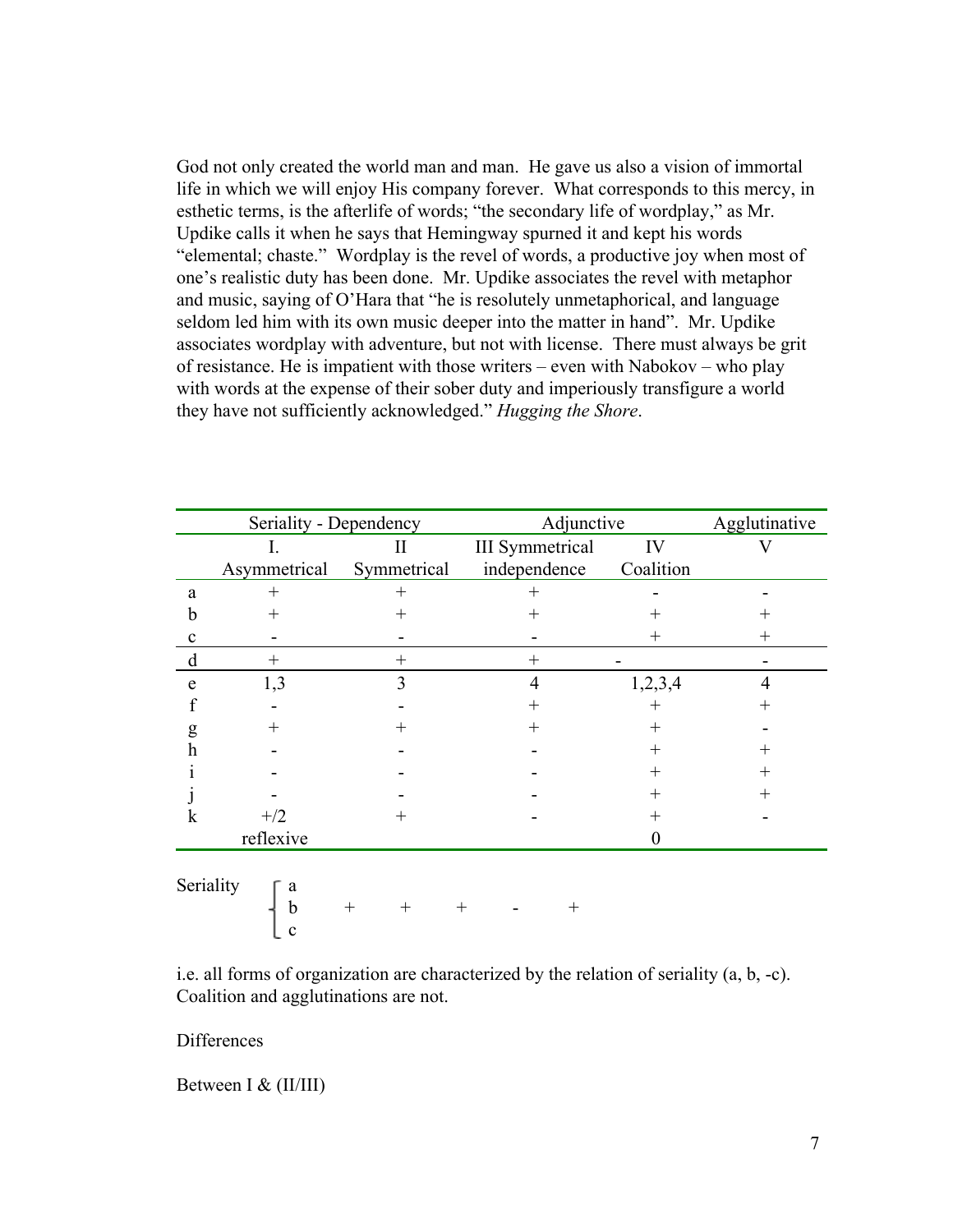- e. 1 possible in I not the others (modeling by one)
- k. dominance possible in I not in the others

Between II & III

- e. II allows e.g., voting down, III allows only many-many, unanimity
- f. II non-additive as elements  $=$   $/$ = parts. III is additive because each element is a new part.
- k. II allows interdependent, III retains independence

Between I/II & III are likely to be the dedicated scientists who are in love with a stage of development which is home for them. They have little incentive to advance their science to the point that they are strangers in their own home. As one who was originally a psychologist, thought by graduates of Cyril Bust, my prime example is the desperate efforts of British psychology over the years to retain the academic respectability of factors analytic studies – Formism.

There was so little response from sociologists that I do not know what offended them most. It was obviously not just that we differed on some point or other.

The difficulties in paradigmatic shift have been noted long before Kuhn's seminal book. I suggest that there may be even deeper difficulties. It seems to me that the personality types first identified by Carl Jung and developed in OPS are probably attracted to different root metaphors; to world hypotheses that best match their personal world model. (For years I was under the impression that Russ & West had written a paper on the complementarity of types in the scientific endeavor; as Pepper had stressed the complementarity of root metaphors. Apparently no such paper was written, only discussed by them and imagined, only imagined by me). It has certainly been my experience that serious students in psychology gravitate to psychometers, exception, clinical, etc in search of what they most feel at home in. When a field of study is at a certain stage its leading figures offering to our fellow social scientists something more than an elegant solution to a commonly shared problem. We were offering a new root metaphor. In our effort to stay new the mainstreams we may, and I think we did, land ourselves with some compromises, but the general picture was there. We were as welcome to the party as the combined efficient of Pepper, Tolman and Brunswick in the early thirties and Sommerhoff in 1950. Our fellows social scientist had no idea of where we were coming from; relating OPS to their favorite root metaphors they found that we were addressing their questions in a way which was quite unacceptable and taking seriously questions that they knew to be scientifically unaddressable. For psychologists it was unforgivable that we did not find matters of perception, learning and memory to be problematic.